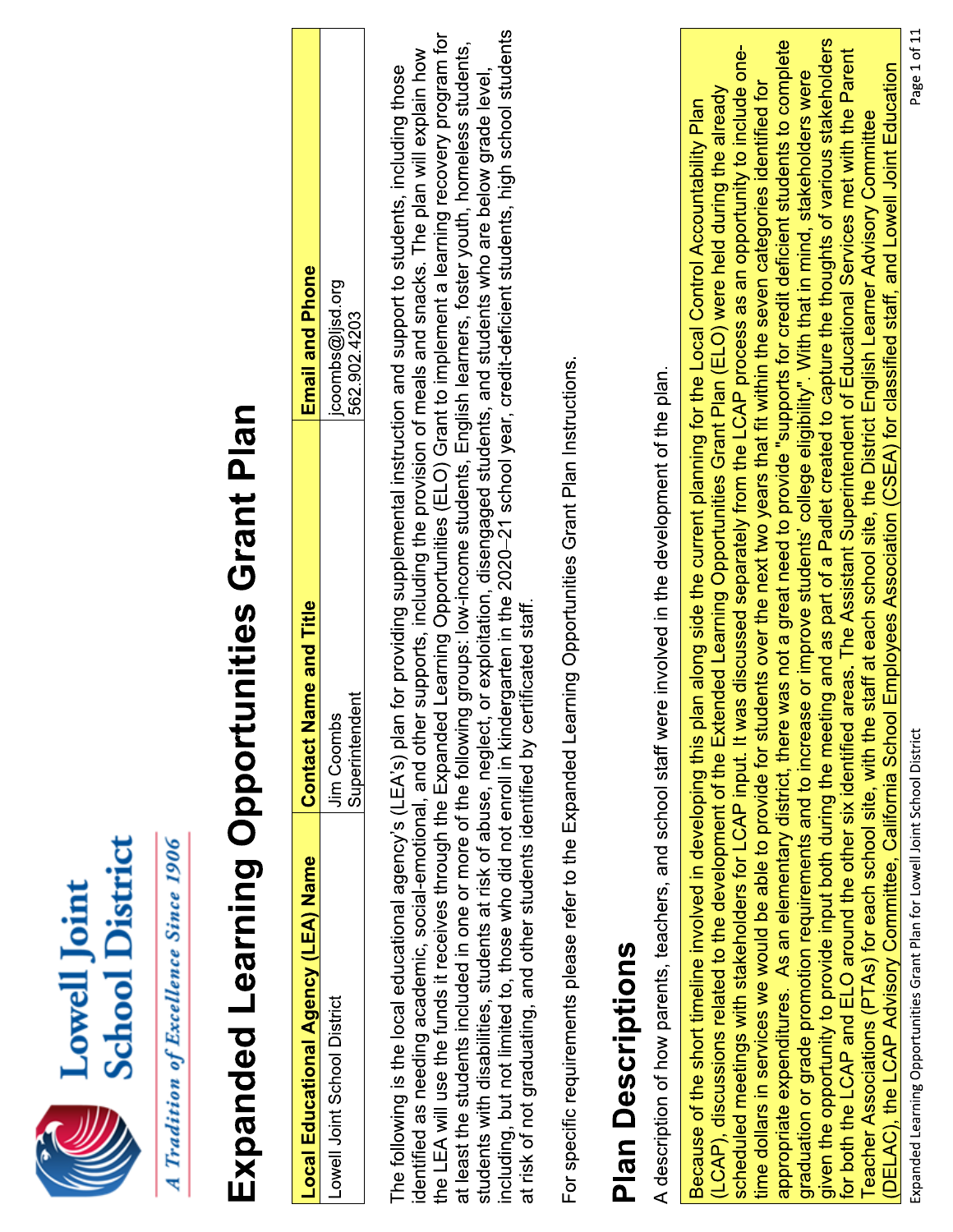| Discussions specific to the development of the ELO were also part of both Instructional Cabinet meetings and Principal meetings. The Board<br>of Trustees is updated on a weekly basis through the Superintendent's Office in addition to information shared at regularly scheduled Board<br>Association (LJEA) for certificated staff. In addition, communications through the Superintendent's Office in the Healthy Families Update for<br>information from parents, staff, and students that have helped to inform services<br>both staff and parents provided information on potential opportunities for input at meetings as well as regularly scheduled meetings with<br>that we may provide under the Extended Learning Opportunities Grant even though the survey was specific to the LCAP process.<br>PTAs. The surveys conducted for the LCAP also provide<br>meetings once a month. | eds of students will be assessed.<br>description of how students will be identified and the ne<br>⋖ | We use a variety of universal screeners, benchmarks, and other curricular assessments to determine the academic needs of students as part<br>supports. Each site currently uses slightly different measures outside of the district-wide universal screeners and benchmarks which makes it<br>of our Multi-Tiered System of Supports (MTSS). We will have some assessment data from the state assessments that students will be taking<br>screeners and a better formative assessment system across the district to bring some consistency to the data for monitoring and developing<br>are<br>grouping of students academically. The program provides targeted supports based on individual student needs, so this will allow us to build<br>examine the program before a final decision is made in the next few weeks. If not iReady, then another system will be purchased over the<br>in the coming month as well. As a small district, we monitor our Foster Youth, English learners, and homeless students on a regular basis<br>course of the summer (with input from stakeholders) in order to meet the greater need for identifying and monitoring the needs of a larger<br>With a broader scope of students potentially needing academic, behavioral, and social-emotional supports, we are looking into additional<br>that into our overall MTSS beyond just the assessment component. iReady also includes assessments to identify language development<br>assessment data. This would allow us to better target the specific needs of our English learner students. We realize that not all students<br>needs. We currently use Las Links for monitoring progress, but it does not have content to then support skill development based on the<br>coming in with academic gaps so we are also looking at how to identify and better serve our gifted and talented students including local<br>possible solution to a more robust assessment system for the coming year. Principals have reviewed the system and teachers will also<br>need to modify Tier 1 instruction. As a district, we have met with iReady as a<br>norms and multiple assessments so that students are not overlooked due to some possible gaps with disrupted schooling.<br>difficult to develop district-wide supports with the greater | counseling and psych services also assess students on a regular basis for mental health needs based on input from teachers and other staff<br>members related to behaviors, attendance, or other information identified through the Weekly Engagement Summary required under Senate<br>We added Covitality, a universal screener for social-emotional needs for grades 4-8, during the pandemic and will continue with that for the<br>coming year to identify those students at greater risk for mental health issues. The counselor, school psychologists, and interns for both<br>any type of distance learning.<br>Bill 98 for monitoring students while a district is providing | description of how parents and guardians of students will be informed of the opportunities for supplemental instruction and support.<br>$\prec$ | information and resources for both families and staff. In addition to this newsletter and other regular communications with families through the<br>through regularly scheduled meetings with PTAs and the DELAC meeting with our parents of English Learners. Each site will be sending out<br>At the beginning of the pandemic, the Superintendent began a Healthy Families Update that is sent on a regular basis to provide important<br>sites, a survey was sent out to all families to determine the interest in summer learning since we do not normally provide a summer school<br>program for students outside of the Extended School Year (ESY) for students with special needs. Information has also been provided |
|-------------------------------------------------------------------------------------------------------------------------------------------------------------------------------------------------------------------------------------------------------------------------------------------------------------------------------------------------------------------------------------------------------------------------------------------------------------------------------------------------------------------------------------------------------------------------------------------------------------------------------------------------------------------------------------------------------------------------------------------------------------------------------------------------------------------------------------------------------------------------------------------------|-----------------------------------------------------------------------------------------------------|-----------------------------------------------------------------------------------------------------------------------------------------------------------------------------------------------------------------------------------------------------------------------------------------------------------------------------------------------------------------------------------------------------------------------------------------------------------------------------------------------------------------------------------------------------------------------------------------------------------------------------------------------------------------------------------------------------------------------------------------------------------------------------------------------------------------------------------------------------------------------------------------------------------------------------------------------------------------------------------------------------------------------------------------------------------------------------------------------------------------------------------------------------------------------------------------------------------------------------------------------------------------------------------------------------------------------------------------------------------------------------------------------------------------------------------------------------------------------------------------------------------------------------------------------------------------------------------------------------------------------------------------------------------------------------------------------------------------------------------------------------------------------------------------------------------------------------------------------------------------------------------------------------------------------------------------------------------------------------------------------------------------------------------------------------------------------------------------------------------------------------------------------------------------------------------------------------------------------------------------------------------------------------------------------------------------------------|--------------------------------------------------------------------------------------------------------------------------------------------------------------------------------------------------------------------------------------------------------------------------------------------------------------------------------------------------------------------------------------------------------------------------------------------------------------------------------------------------------------------------------------------------------------------------------------------------------------------------------------------------------------------------------------|-------------------------------------------------------------------------------------------------------------------------------------------------|-------------------------------------------------------------------------------------------------------------------------------------------------------------------------------------------------------------------------------------------------------------------------------------------------------------------------------------------------------------------------------------------------------------------------------------------------------------------------------------------------------------------------------------------------------------------------------------------------------------------------------------------------------------------------------------------------------------------------------|
|-------------------------------------------------------------------------------------------------------------------------------------------------------------------------------------------------------------------------------------------------------------------------------------------------------------------------------------------------------------------------------------------------------------------------------------------------------------------------------------------------------------------------------------------------------------------------------------------------------------------------------------------------------------------------------------------------------------------------------------------------------------------------------------------------------------------------------------------------------------------------------------------------|-----------------------------------------------------------------------------------------------------|-----------------------------------------------------------------------------------------------------------------------------------------------------------------------------------------------------------------------------------------------------------------------------------------------------------------------------------------------------------------------------------------------------------------------------------------------------------------------------------------------------------------------------------------------------------------------------------------------------------------------------------------------------------------------------------------------------------------------------------------------------------------------------------------------------------------------------------------------------------------------------------------------------------------------------------------------------------------------------------------------------------------------------------------------------------------------------------------------------------------------------------------------------------------------------------------------------------------------------------------------------------------------------------------------------------------------------------------------------------------------------------------------------------------------------------------------------------------------------------------------------------------------------------------------------------------------------------------------------------------------------------------------------------------------------------------------------------------------------------------------------------------------------------------------------------------------------------------------------------------------------------------------------------------------------------------------------------------------------------------------------------------------------------------------------------------------------------------------------------------------------------------------------------------------------------------------------------------------------------------------------------------------------------------------------------------------------|--------------------------------------------------------------------------------------------------------------------------------------------------------------------------------------------------------------------------------------------------------------------------------------------------------------------------------------------------------------------------------------------------------------------------------------------------------------------------------------------------------------------------------------------------------------------------------------------------------------------------------------------------------------------------------------|-------------------------------------------------------------------------------------------------------------------------------------------------|-------------------------------------------------------------------------------------------------------------------------------------------------------------------------------------------------------------------------------------------------------------------------------------------------------------------------------------------------------------------------------------------------------------------------------------------------------------------------------------------------------------------------------------------------------------------------------------------------------------------------------------------------------------------------------------------------------------------------------|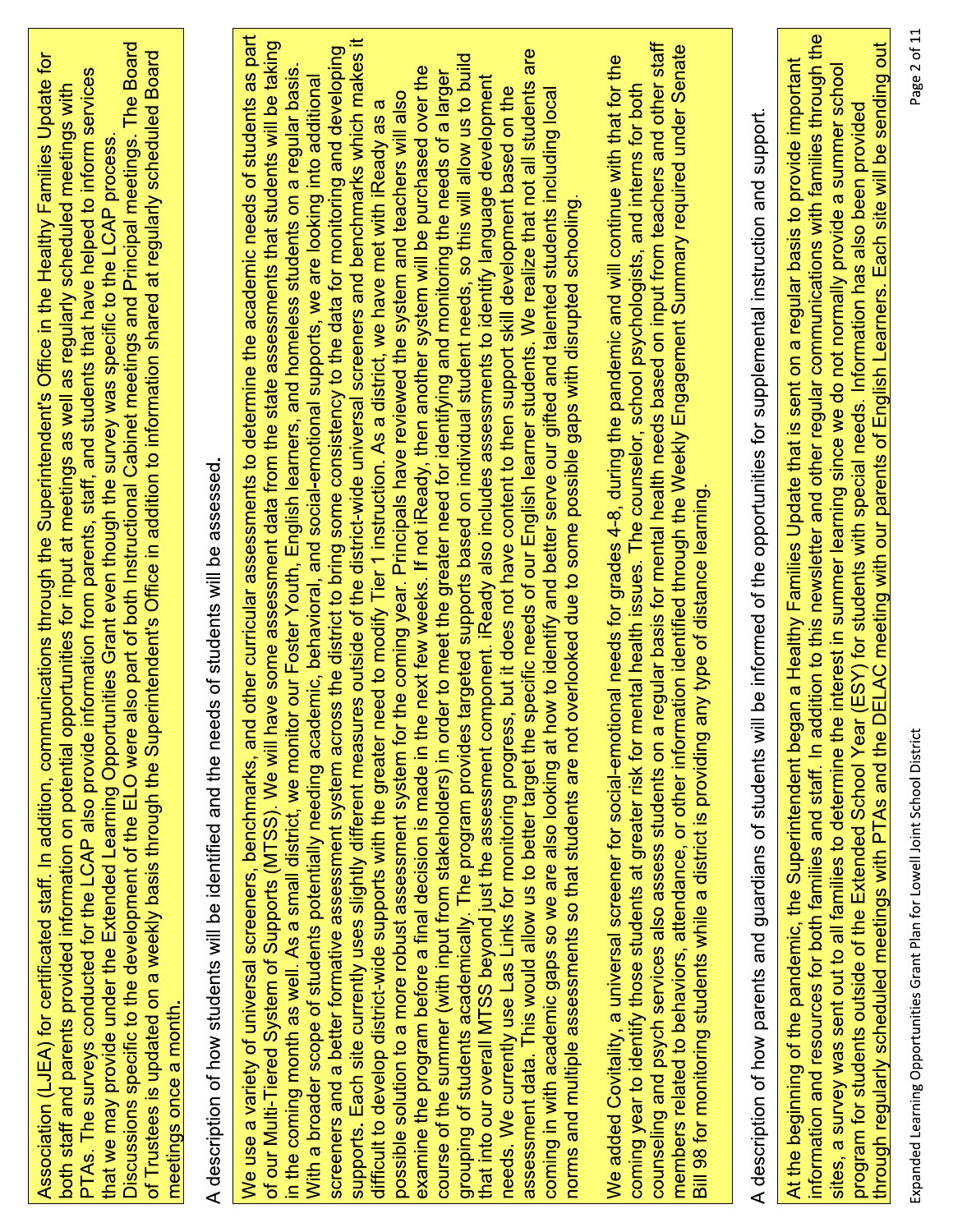Additional information from the Healthy Families Update and on the website is also translated into the required languages for our district. The system as the primary language for correspondence. Messages through School Messenger are translated based on the preferred language. both the district and site websites. Communications with families are based on the language identified within the Aeries student information contact the families directly to be sure they are aware of the services being provided this summer since we have a fairly small population of supports in the coming year. This includes messages through School Messenger (texts and calls), email communications, and postings on Bilingual Aides and our Bilingual Clerk also interact with the families of our English learners to disseminate information. We will have them information on the supplemental instruction and supports related to summer school, school meal programs in the summer, and ongoing English learners overall

A description of the LEA's plan to provide supplemental instruction and support.

psych services during the summer as well. While open to all students, the priority is to support low income families, English learners, students population. We anticipate the number will continue to grow before the window closes. We will be offering a three-hour a day program to focus In addition to plans for supplemental instruction and support during the school year, Lowell Joint plans to operate a summer learning session (250K for two summers = 500K); A Learning Link to address the needs of our 4-5 year olds that did not enroll in Transitional Kindergarten or Managers, a minimum of 21 teachers based on current numbers, counseling and psych services, custodial support, and nutritional services us to continue with school meal programs, provide counseling and psych services, and complete Project GLAD training which requires a 4with special needs that do not qualify for Extended School Year, Foster Youth, and Homeless students. Offering a summer program allows for both the summer of 2021 and 2022. We already have almost 600 families signed up in the first week which is about 20% of our student back to the classroom environment while jump-starting intervention for skill gaps. We anticipate providing supports such as counseling and Kindergarten in the 2020-2021 school year, which will run concurrently with the summer program for previously enrolled students. (50K for on building skills while engaging students in topics of interest. The goal is very little screen time for the summer to help transition students \$600,000 include: Summer School programs for both the 2021 and 2022 school years at two sites. This includes 2 Principals, 2 Office day demonstration in a classroom with students. Anticipated expenses under Extended Instructional Learning Time for approximately two summers  $=100K$ )

and classified staffing to be available for these times. We have offered this through Supplemental dollars in the LCAP historically, but we are As we move into the 2021-2022 school year, we will provide before and after school opportunities for one-on-one and small group supports technology and high speed internet where the before and after school intervention takes pace on each site as well as including certificated social distancing to still be in effect. This will allow us to create some additional hubs for targeted students along with the qualified staff to anticipating a much greater need for this in the coming year. As such, we will need more spaces than just the library with the potential for and homework help along with more intervention support within the school day. We have included some funds to increase the access to support their needs.

sites, we will be hiring a second intervention support person to work with small groups and one-on-one with the most struggling students. To however, we have built in some dollars to address the issue of class size where it will create the biggest impact for students. For elementary We are looking for ways to lower the teacher-student ratio to help meet the needs of students in this coming year. It is not feasible to lower support our English learners we are hiring an additional Bilingual Aide to increase the small group and one-on-one language support. The Ready system (or similar system) will also provide support for English Language Development. While many of our existing services are designed to increase language proficiency, this will add resources to provide Tier 3 supports for those English learners that are not fully class sizes across the board given that the one-time dollars are not sustainable and we do not have the funds to address every site;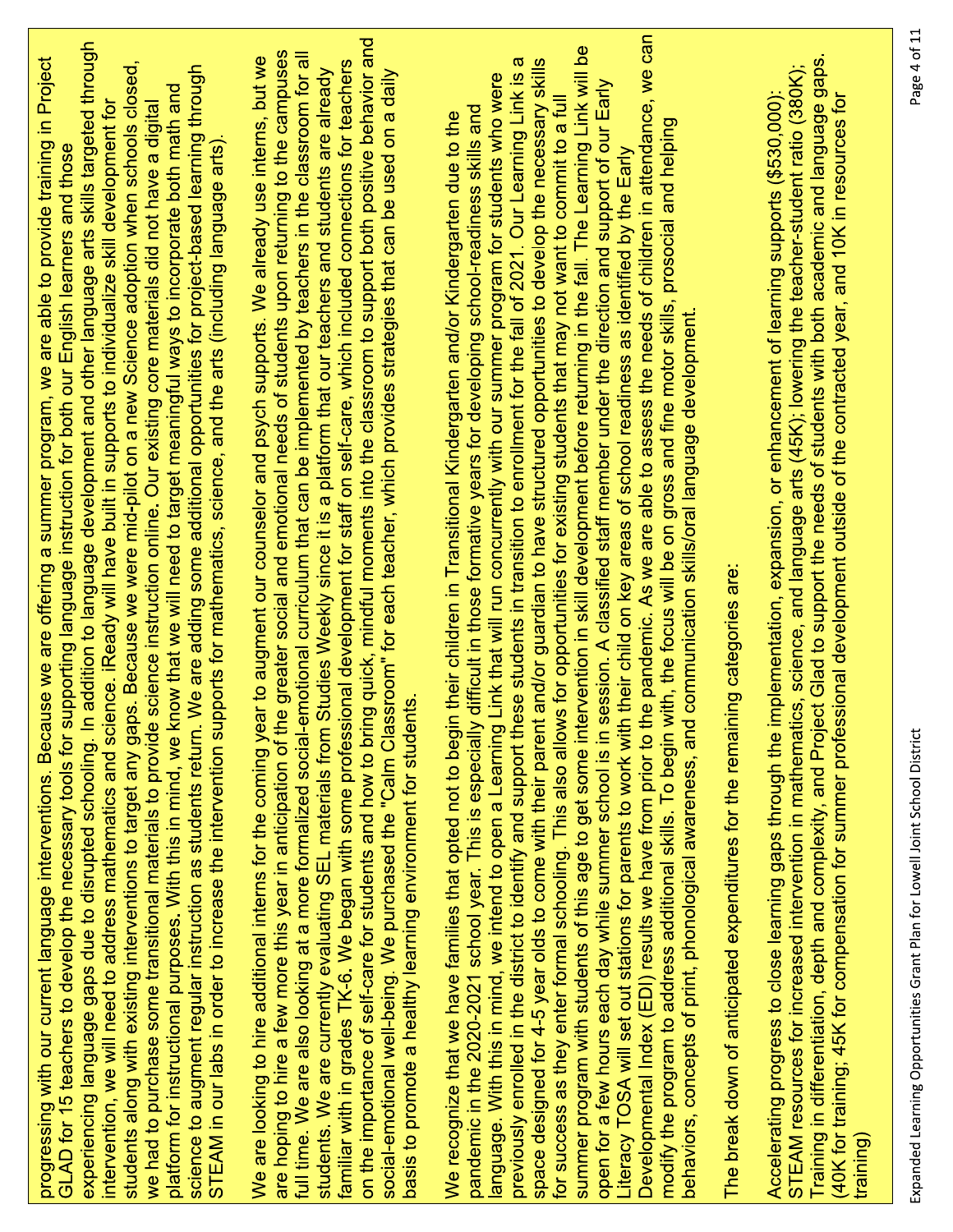| Page 5 of 11               |                             | Expanded Learning Opportunities Grant Plan for Lowell Joint School District                                                                                                                                                                                                                                                                                                    |
|----------------------------|-----------------------------|--------------------------------------------------------------------------------------------------------------------------------------------------------------------------------------------------------------------------------------------------------------------------------------------------------------------------------------------------------------------------------|
|                            | \$90,000                    | Integrated student supports to address other barriers to learning                                                                                                                                                                                                                                                                                                              |
|                            | \$530,000                   | Accelerating progress to close learning gaps through the implementation, expansion,<br>or enhancement of learning supports                                                                                                                                                                                                                                                     |
|                            | \$600,000                   | Extending instructional learning time                                                                                                                                                                                                                                                                                                                                          |
| <b>Actual Expenditures</b> | <b>Planned Expenditures</b> | Supplemental Instruction and Support Strategies                                                                                                                                                                                                                                                                                                                                |
|                            |                             | how it will use ELO Grant funds to support the supplemental instruction and<br>The following table provides the LEA's expenditure plan for<br>support strategies being implemented by the LEA<br>Expenditure Plan                                                                                                                                                              |
|                            |                             | Of the above identified expenditures, the Bilingual Aide (50K), Counseling and Psych Interns (60K), and classified staff for summer school<br>(80K) make up the required expenditures (10% of the overall funding total) for paraprofessionals. (190K)<br>Additional support for intervention may also use paraprofessionals above the required set aside.                     |
|                            |                             | (5K); additional trainings are listed under the accelerating progress for academic<br>and families in addressing students' social-emotional health and academic needs<br>(\$5,000): Training in Social-Emotional curriculum for staff.<br>Training for school staff on strategies to engage students<br>needs.                                                                 |
|                            |                             | Additional academic services for students (\$510,000): Additional intervention person for each elementary site (180K); one additional Bilingual<br>Aide (50K); Assessment system and individualized instruction based on identified needs (iReady for 2 years-\$280K)                                                                                                          |
|                            |                             | Community learning hubs that provide students with access to technology, high-speed internet, and other academic supports (\$235,000):<br>30K per site for increasing access to technology in the before and after school space for intervention support (180K total); 55K for<br>classified/certificated intervention support before and after school.                        |
|                            |                             | Integrated student supports to address other barriers to learning (\$90,000): Additional counseling and psych interns to address the social-<br>emotional needs of students based on referral and information gathered through the Covitality screener. Costs include 5 interns (60K)<br>Screener (5K), and resources for social-emotional lessons within the classroom (25K). |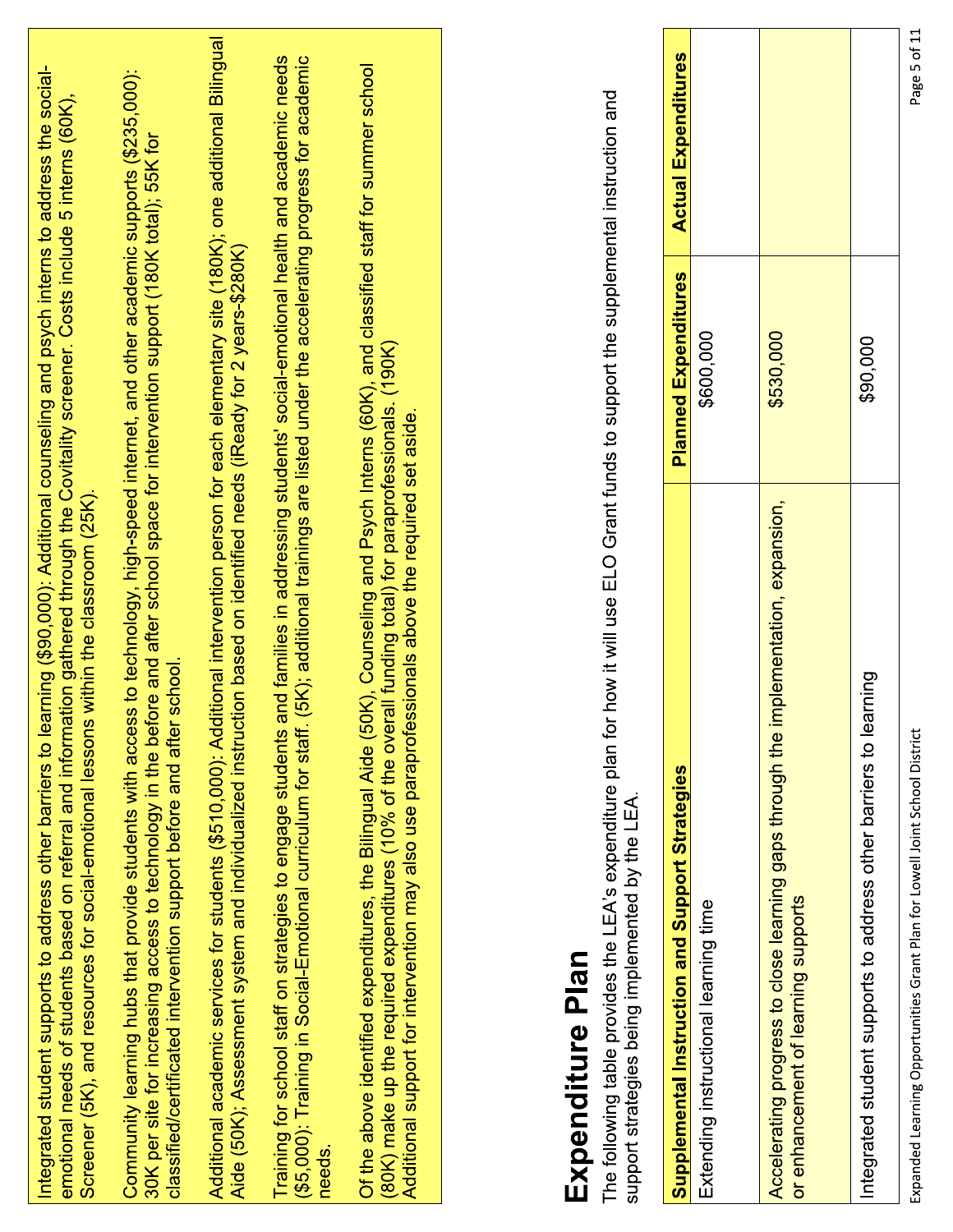| <b>Supplemental Instruction and Support Strategies</b>                                                                                                       | <b>Planned Expenditures</b> | <b>Actual Expenditures</b> |
|--------------------------------------------------------------------------------------------------------------------------------------------------------------|-----------------------------|----------------------------|
|                                                                                                                                                              |                             |                            |
| Community learning hubs that provide students with access to technology, high-speed<br>internet, and other academic supports                                 | \$235,000                   |                            |
| Supports for credit deficient students to complete graduation or grade promotion<br>eligibility<br>requirements and to increase or improve students' college | θŚ                          |                            |
| Additional academic services for students                                                                                                                    | \$510,000                   |                            |
| and families in addressing<br>Training for school staff on strategies to engage students<br>students' social-emotional health and academic needs             | \$5,000                     |                            |
| Total Funds to implement the Strategies                                                                                                                      | \$1,970,000                 |                            |
|                                                                                                                                                              |                             |                            |

A description of how ELO Grant funds are being coordinated with other federal Elementary and Secondary School Emergency Relief Funds received by the LEA.

added and partially funded out of CARES Act dollars that expire in June of 2021. This fund was also used to keep the teacher to student ratio and the significant need for professional development that involved more one-on-one coaching, modeling, and co-teaching, two TOSAs were supports and the interventions for the 2021-2022 school year. In coordination with the LCAP, federal Title monies, and other one-time federal expenditure, deadlines for the expenditure of funds, and the need for sustainability built into the budget versus one-time costs that are better developing the ELO plan alongside the LCAP and LCAP Federal Addendum to ensure cohesiveness of action items along with the Director relief dollars, we are creating a comprehensive plan of support that can then be funded by the appropriate sources based on the criteria for of Fiscal Services to ensure the appropriateness of expenditures under each of the separate sources of funding. With the school closures manageable while experiencing declining enrollment that would have warranted the loss of certificated staffing while in distance learning. Because the funds for the Expanded Learning Opportunities Grant (ELO) are on the same timeline as other federal relief funds and the incurred through one-time dollars. The Assistant Superintendent of Educational Services, who oversees state and federal programs, is planning for the Local Control Accountability Plan (LCAP), we are focusing the expenditures of the ELO funds on the targeted summer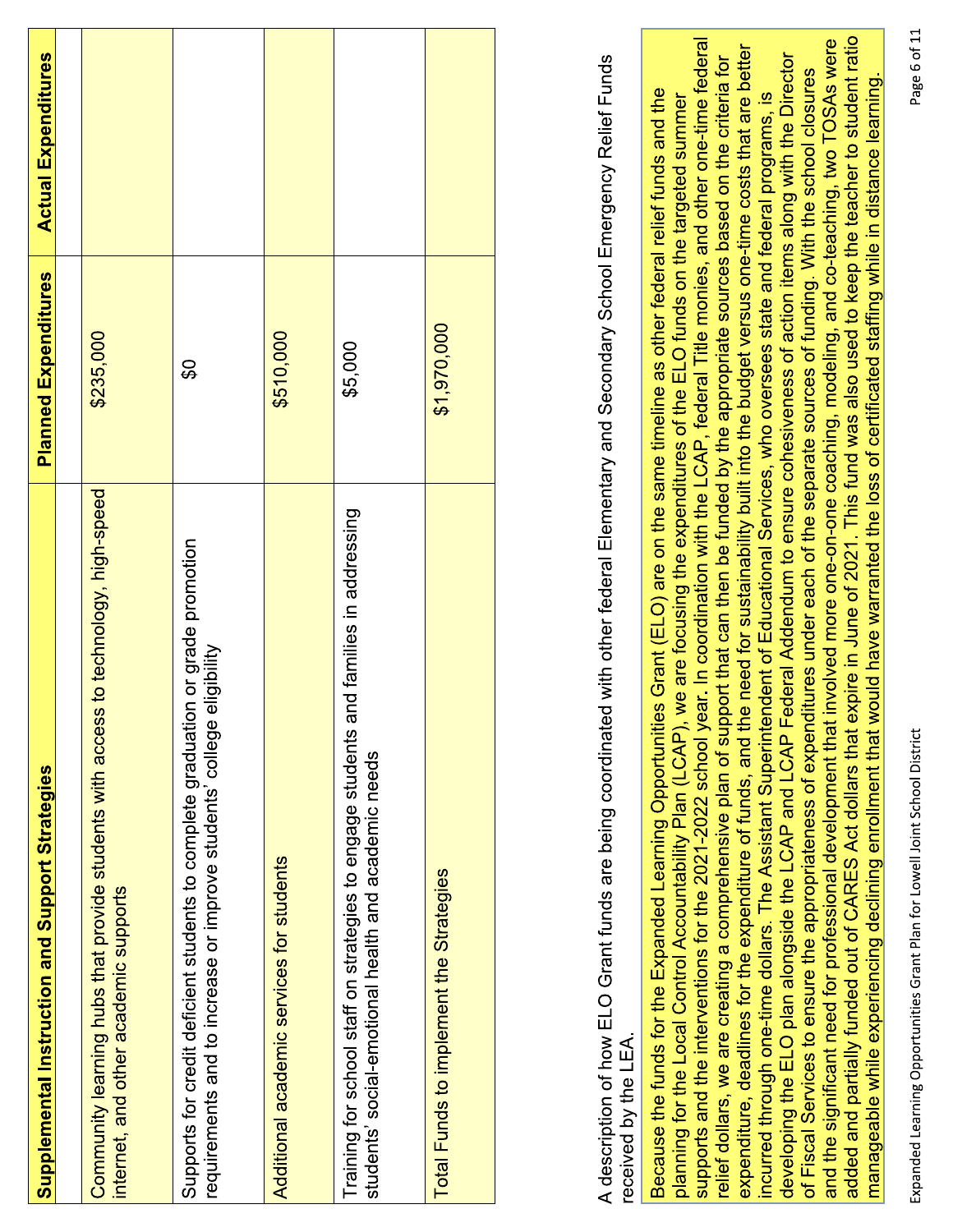sub in an emergency situation for the continuity of instruction from someone familiar with the site, the students, the curriculum, and the digital platforms needed to ensure virtual learning could continue. With the completion of the Expanded Learning Opportunities Grant Plan, and the students. We will continue to partner with families, students, staff, and community partners to move forward in providing for the varied needs Educational Assistants (classified staff) were hired to support teachers in the primary grades with monitoring younger students online as we support the 4-6 grade teachers with a roving support person as well as one teacher who could pull small groups for intervention or step into completion of the LCAP and the LCAP Federal addendum in the next two months, the ESSER II and ESSER III monies will continue to be coordinated along side these other funds to best meet the needs of our students as we plan for the next three years. As students return to operating of schools related to increased sanitation measures, protective personal equipment, additional staffing and/or hours for services transitioned back to some in-person students under a hybrid model. Two certificated positions per site were also funded under CARES to stakeholders for any additional expenditures related to the support of students. There will continue to be costs associated with the safe provided specific to school re-opening and learning recovery, and the mental health and social-emotional well-being of both staff and campus full-time and we are able to get a better sense of their academic and social-emotional needs, we will continue to work with of our diverse student population.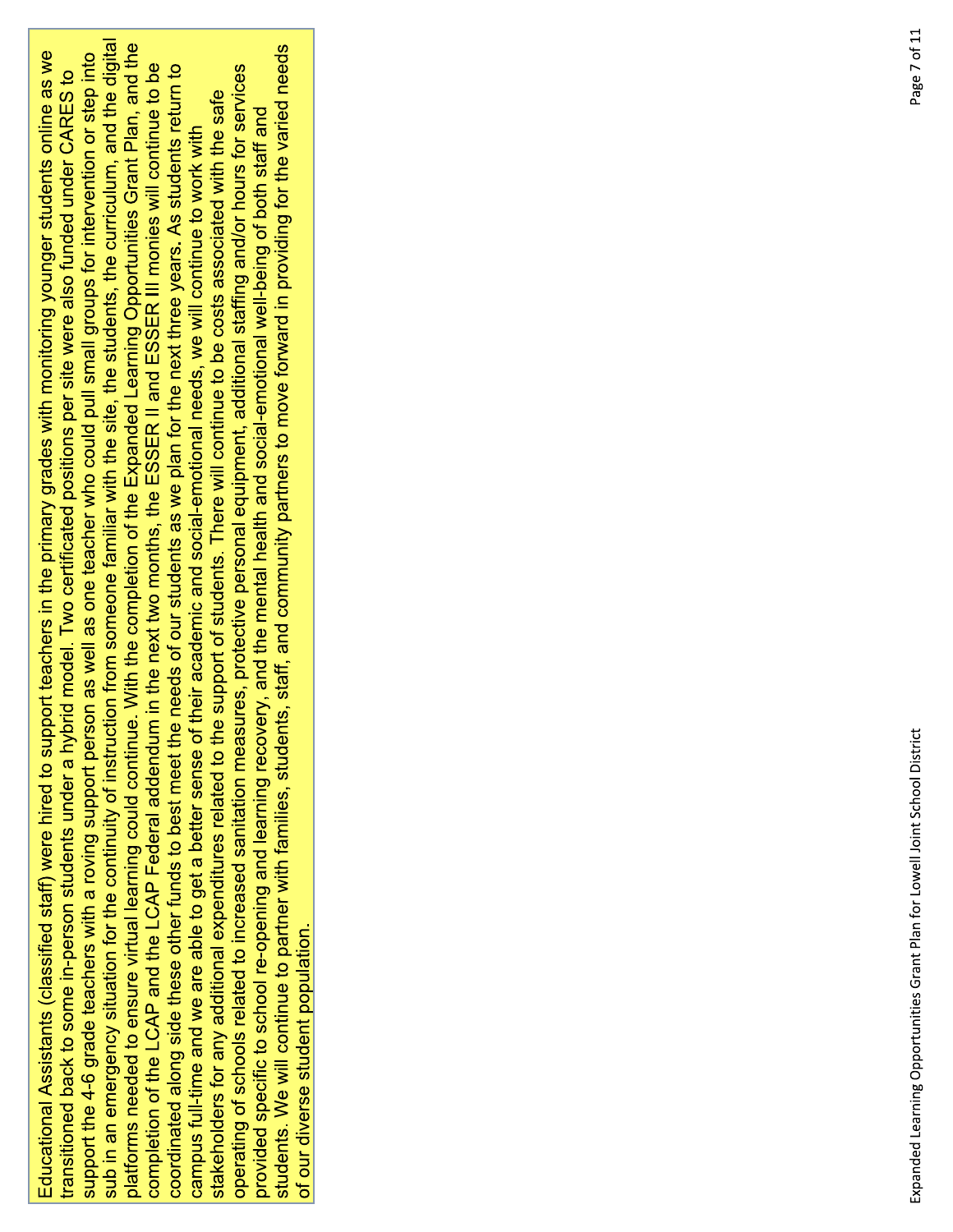| Expanded Learning Opportunities Grant Plan Instructions: Introduction                                                                                                                                                                                                                                                                                                                                                                                                                                                                                                                                                                                                                                                        |
|------------------------------------------------------------------------------------------------------------------------------------------------------------------------------------------------------------------------------------------------------------------------------------------------------------------------------------------------------------------------------------------------------------------------------------------------------------------------------------------------------------------------------------------------------------------------------------------------------------------------------------------------------------------------------------------------------------------------------|
| chartering authority within five days of adoption, as applicable. The plan must be updated to include the actual expenditures by December 1,<br>meeting on or before June 1, 2021, and must be submitted to the county office of education, the California Department of Education, or the<br>California Education Code (EC) Section 43521(b). The plan must be adopted by the local governing board or body of the LEA at a public<br>The Expanded Learning Opportunities Grant Plan must be completed by school districts, county offices of education, or charter schools,<br>collectively referred to as Local Educational Agencies (LEAs), that receive Expanded Learning Opportunities (ELO) Grant funds under<br>2022 |
| For technical assistance related to the completion of the Expanded Learning Opportunities Grant Plan, please contact<br>ELOGrants@cde.ca.gov.mailto:lcff@cde.ca.gov                                                                                                                                                                                                                                                                                                                                                                                                                                                                                                                                                          |
| Instructions: Plan Requirements                                                                                                                                                                                                                                                                                                                                                                                                                                                                                                                                                                                                                                                                                              |
| provides supplemental instruction, support for social and emotional well-being, and, to the maximum extent permissible under the guidelines of<br>the United States Department of Agriculture, meals and snacks to, at a minimum, students who are included in one or more of the following<br>An LEA receiving ELO Grant funds under EC Section 43521(b) is required to implement a learning recovery program that, at a minimum,<br>groups                                                                                                                                                                                                                                                                                 |
| students at risk of abuse, neglect, or exploitation,<br>disengaged students, and<br>students with disabilities,<br>homeless students,<br>English learners,<br>foster youth,<br>low-income,                                                                                                                                                                                                                                                                                                                                                                                                                                                                                                                                   |
| students who are below grade level, including, but not limited to, those who did not enroll in kindergarten in the 2020-21 school year, credit-<br>deficient students, high school students at risk of not graduating, and other students identified by certificated staff.<br>For purposes of this requirement                                                                                                                                                                                                                                                                                                                                                                                                              |
| "Supplemental instruction" means the instructional programs provided in addition to and complementary to the LEAs regular instructional programs,<br>ncluding services provided in accordance with an individualized education program (IEP).                                                                                                                                                                                                                                                                                                                                                                                                                                                                                |
| "Support" means interventions provided as a supplement to those regularly provided by the LEA, including services provided in accordance with an<br>IEP, that are designed to meet students' needs for behavioral, social, emotional, and other integrated student supports, in order to enable students<br>to engage in, and benefit from, the supplemental instruction being provided                                                                                                                                                                                                                                                                                                                                      |
| "Students at risk of abuse, neglect, or exploitation" means students who are identified as being at risk of abuse, neglect, or exploitation in a written<br>referral from a legal, medical, or social service agency, or emergency shelter.                                                                                                                                                                                                                                                                                                                                                                                                                                                                                  |
| EC Section 43522(b) identifies the seven supplemental instruction and support strategies listed below as the strategies that may be supported<br>with ELO Grant funds and requires the LEA to use the funding only for any of these purposes. LEAs are not required to implement each<br>are to work collaboratively with their community partners to identify the<br>supplemental instruction and support strategy; rather LEAs                                                                                                                                                                                                                                                                                             |
| $\overline{c}$                                                                                                                                                                                                                                                                                                                                                                                                                                                                                                                                                                                                                                                                                                               |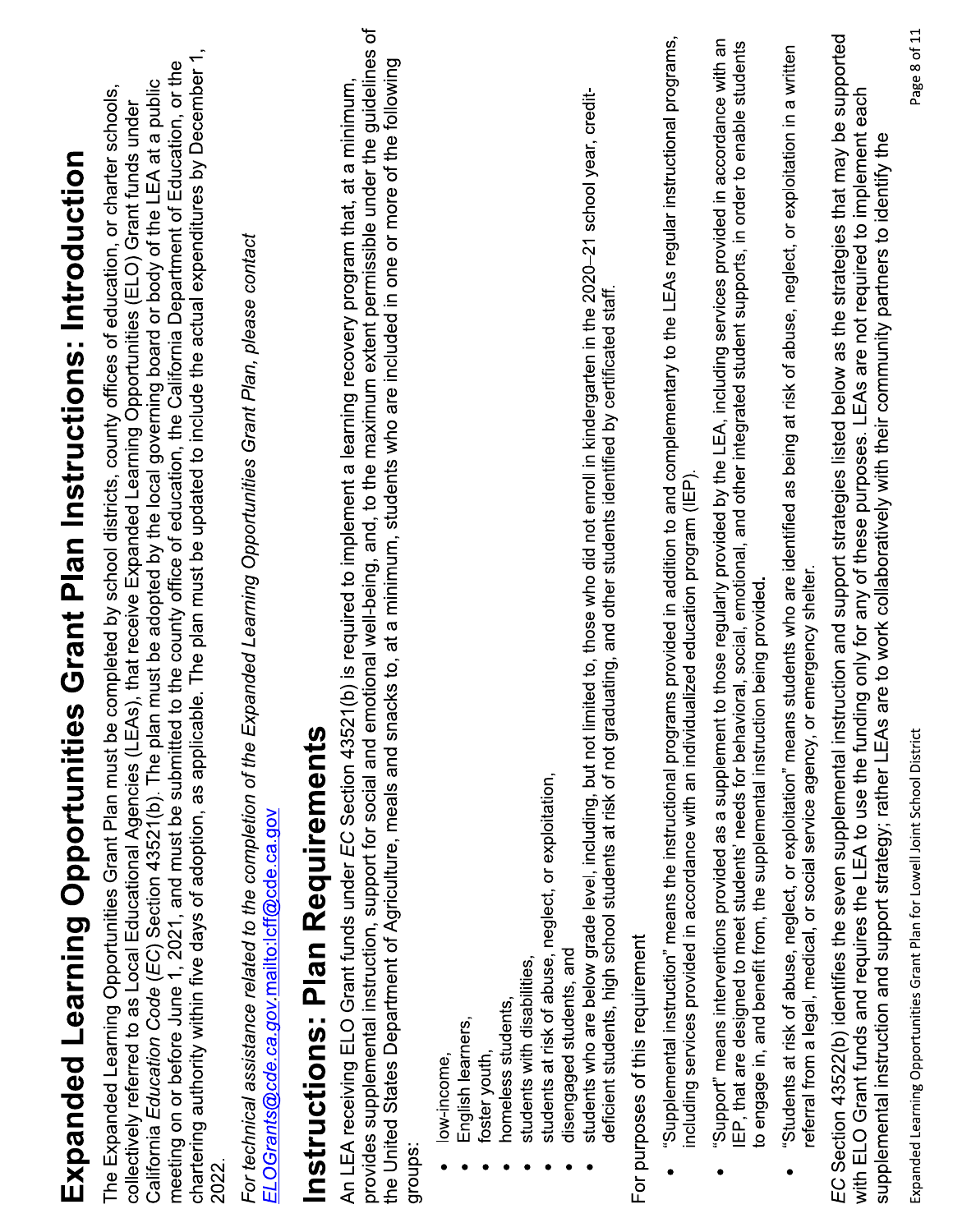| billing options in the design and implementation of the supplemental instruction and support strategies being provided (EC Section 43522[h]).<br>implemented. LEAs are encouraged to engage, plan, and collaborate on program<br>programs, and to leverage existing behavioral health partnerships and Medi-Cal<br>are:<br>supplemental instruction and support strategies that will be<br>operation with community partners and expanded learning<br>The seven supplemental instruction and support strategies | s required for the school year by increasing the number of instructional days or minutes<br>provided during the school year, providing summer school or intersessional instructional programs, or taking any other action that increases the<br>amount of instructional time or services provided to students based on their learning needs.<br>Extending instructional learning time in addition to what i<br>$\div$ | Accelerating progress to close learning gaps through the implementation, expansion, or enhancement of learning supports including, but not limited<br>to, any of the following:<br>$\overline{\mathbf{N}}$ | Tutoring or other one-on-one or small group learning supports provided by certificated or classified staff.<br>$\sigma$ | Learning recovery programs and materials designed to accelerate student academic proficiency or English language proficiency, or both.<br>a | Educator training, for both certificated and classified staff, in accelerated learning strategies and effectively addressing learning gaps,<br>including training in facilitating quality and engaging learning opportunities for all students<br>Ö | learning, such as the provision of health, counseling, or mental health services, access to<br>school meal programs, before and after school programs, or programs to address student trauma and social-emotional learning, or referrals for<br>Integrated student supports to address other barriers to<br>support for family or student needs.<br>$\dot{\infty}$ | Community learning hubs that provide students with access to technology, high-speed internet, and other academic supports<br>4. | Supports for credit deficient students to complete graduation or grade promotion requirements and to increase or improve students' college<br>eligibility<br>ဖာ | nostic, progress monitoring, and benchmark assessments of student learning<br>Additional academic services for students, such as diagr<br>Ġ | Training for school staff on strategies, including trauma-informed practices, to engage students and families in addressing students' social-<br>emotional health needs and academic needs.<br>$\ddot{\sim}$ | As a reminder, EC Section 43522(g) requires that all services delivered to students with disabilities be delivered in accordance with an<br>applicable IEP | The following fiscal requirements are requirements of the ELO grant, but they are not addressed in this plan. Adherence to these requirements<br>will be monitored through the annual audit process<br><b>Fiscal Requirements</b> | The LEA must use at least 85 percent (85%) of its apportionment for expenditures related to providing in-person services in any of the seven<br>purposes described above. | s must be prioritized for English learners and students with disabilities. Funds expended to<br>The LEA must use at least 10 percent (10%) of the funding that is received based on LCFF entitlement to hire paraprofessionals to provide<br>supplemental instruction and support through the duration of this program, with a priority for full-time paraprofessionals. The supplemental<br>hire paraprofessionals count towards the LEAs requirement to spend at least 85% of its apportionment to provide in-person services<br>instruction and support provided by the paraprofessional |
|-----------------------------------------------------------------------------------------------------------------------------------------------------------------------------------------------------------------------------------------------------------------------------------------------------------------------------------------------------------------------------------------------------------------------------------------------------------------------------------------------------------------|-----------------------------------------------------------------------------------------------------------------------------------------------------------------------------------------------------------------------------------------------------------------------------------------------------------------------------------------------------------------------------------------------------------------------|------------------------------------------------------------------------------------------------------------------------------------------------------------------------------------------------------------|-------------------------------------------------------------------------------------------------------------------------|---------------------------------------------------------------------------------------------------------------------------------------------|-----------------------------------------------------------------------------------------------------------------------------------------------------------------------------------------------------------------------------------------------------|--------------------------------------------------------------------------------------------------------------------------------------------------------------------------------------------------------------------------------------------------------------------------------------------------------------------------------------------------------------------|---------------------------------------------------------------------------------------------------------------------------------|-----------------------------------------------------------------------------------------------------------------------------------------------------------------|---------------------------------------------------------------------------------------------------------------------------------------------|--------------------------------------------------------------------------------------------------------------------------------------------------------------------------------------------------------------|------------------------------------------------------------------------------------------------------------------------------------------------------------|-----------------------------------------------------------------------------------------------------------------------------------------------------------------------------------------------------------------------------------|---------------------------------------------------------------------------------------------------------------------------------------------------------------------------|---------------------------------------------------------------------------------------------------------------------------------------------------------------------------------------------------------------------------------------------------------------------------------------------------------------------------------------------------------------------------------------------------------------------------------------------------------------------------------------------------------------------------------------------------------------------------------------------|
|-----------------------------------------------------------------------------------------------------------------------------------------------------------------------------------------------------------------------------------------------------------------------------------------------------------------------------------------------------------------------------------------------------------------------------------------------------------------------------------------------------------------|-----------------------------------------------------------------------------------------------------------------------------------------------------------------------------------------------------------------------------------------------------------------------------------------------------------------------------------------------------------------------------------------------------------------------|------------------------------------------------------------------------------------------------------------------------------------------------------------------------------------------------------------|-------------------------------------------------------------------------------------------------------------------------|---------------------------------------------------------------------------------------------------------------------------------------------|-----------------------------------------------------------------------------------------------------------------------------------------------------------------------------------------------------------------------------------------------------|--------------------------------------------------------------------------------------------------------------------------------------------------------------------------------------------------------------------------------------------------------------------------------------------------------------------------------------------------------------------|---------------------------------------------------------------------------------------------------------------------------------|-----------------------------------------------------------------------------------------------------------------------------------------------------------------|---------------------------------------------------------------------------------------------------------------------------------------------|--------------------------------------------------------------------------------------------------------------------------------------------------------------------------------------------------------------|------------------------------------------------------------------------------------------------------------------------------------------------------------|-----------------------------------------------------------------------------------------------------------------------------------------------------------------------------------------------------------------------------------|---------------------------------------------------------------------------------------------------------------------------------------------------------------------------|---------------------------------------------------------------------------------------------------------------------------------------------------------------------------------------------------------------------------------------------------------------------------------------------------------------------------------------------------------------------------------------------------------------------------------------------------------------------------------------------------------------------------------------------------------------------------------------------|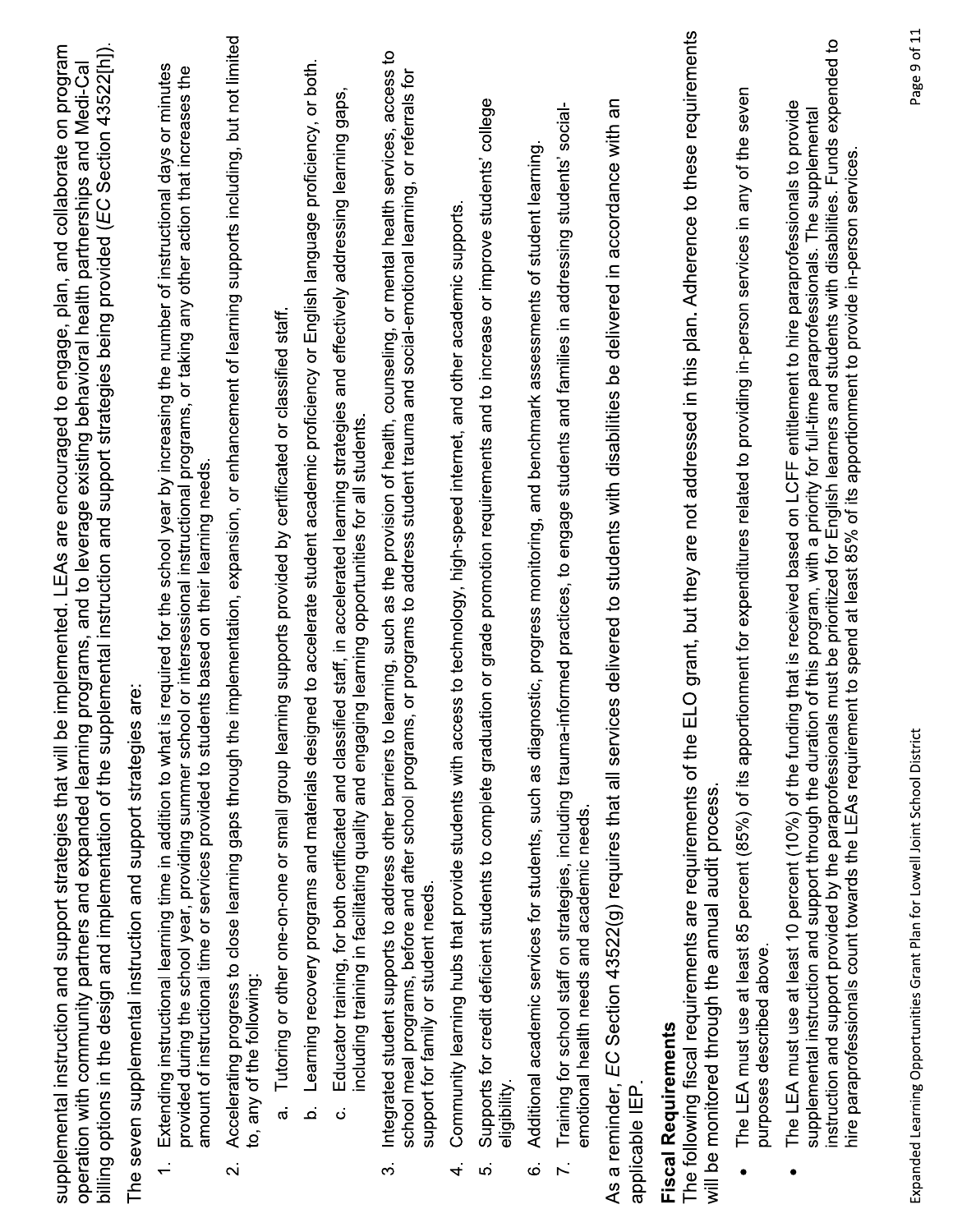| e sufficiently succinct to promote a broad understanding among the LEA's local<br>to engage with community partners, expanded learning programs, and existing<br>Describe the process used by the LEA to involve, at a minimum, parents, teachers, and school staff in the development of the Expanded<br>ts will be informed of the opportunities for supplemental instruction and<br>and its community identified the seven supplemental instruction and support<br>A description of how parents, teachers, and school staff were involved in the development of the plan<br>Descriptions provided should include sufficient detail yet b<br>Learning Opportunities Grant Plan, including how the LEA<br>strategies that will be implemented. LEAs are encouraged<br>A description of how parents and guardians of studen<br>behavioral health partnerships in the design of the plan.<br>community.                             | Describe the LEA's plan for informing the parents and guardians of students identified as needing supplemental instruction and support of the<br>of how the LEA will provide this information in the parents' and guardians' primary<br>availability of these opportunities, including an explanation<br>languages, as applicable.<br>support. |
|------------------------------------------------------------------------------------------------------------------------------------------------------------------------------------------------------------------------------------------------------------------------------------------------------------------------------------------------------------------------------------------------------------------------------------------------------------------------------------------------------------------------------------------------------------------------------------------------------------------------------------------------------------------------------------------------------------------------------------------------------------------------------------------------------------------------------------------------------------------------------------------------------------------------------------|------------------------------------------------------------------------------------------------------------------------------------------------------------------------------------------------------------------------------------------------------------------------------------------------------------------------------------------------|
|                                                                                                                                                                                                                                                                                                                                                                                                                                                                                                                                                                                                                                                                                                                                                                                                                                                                                                                                    |                                                                                                                                                                                                                                                                                                                                                |
|                                                                                                                                                                                                                                                                                                                                                                                                                                                                                                                                                                                                                                                                                                                                                                                                                                                                                                                                    |                                                                                                                                                                                                                                                                                                                                                |
|                                                                                                                                                                                                                                                                                                                                                                                                                                                                                                                                                                                                                                                                                                                                                                                                                                                                                                                                    | <b>Instructions: Plan Descriptions</b>                                                                                                                                                                                                                                                                                                         |
|                                                                                                                                                                                                                                                                                                                                                                                                                                                                                                                                                                                                                                                                                                                                                                                                                                                                                                                                    |                                                                                                                                                                                                                                                                                                                                                |
| academic, social-emotional, and other integrated student supports, including the<br>regular basis. The LEA's plan for assessing the academic needs of its students<br>e needs of students will be assessed<br>may include the use of diagnostic and formative assessments<br>A description of how students will be identified and th<br>Describe the LEA's plan for identifying students in need of<br>LEA's plan for assessing the needs of those students on a                                                                                                                                                                                                                                                                                                                                                                                                                                                                   |                                                                                                                                                                                                                                                                                                                                                |
| As noted above in the Plan Requirements, "other integrated student supports" are any supports intended to address barriers to learning, such<br>as the provision of health, counseling, or mental health services, access to school meal programs, before and after school programs, or<br>learning, or referrals for support for family or student needs<br>programs to address student trauma and social-emotional                                                                                                                                                                                                                                                                                                                                                                                                                                                                                                               |                                                                                                                                                                                                                                                                                                                                                |
| tiered framework that bases universal, targeted, and intensive supports on students'<br>needs for academic, social-emotional, and other integrated student supports. The plan must also include a description of how the services will<br>Describe the LEA's plan for how it will provide supplemental instruction and support to identified students in the seven strategy areas defined<br>in the Plan Requirements section. As a reminder, the LEA is not required to implement each of the seven strategies; rather the LEA will to<br>work collaboratively with its community to identify the strategies that will be implemented. The plan must include a description of how<br>be provided through a program of engaging learning experiences in a positive school climate<br>A description of the LEA's plan to provide supplemental instruction and support<br>supplemental instruction and support will be provided in a |                                                                                                                                                                                                                                                                                                                                                |
| learning programs, and to leverage existing behavioral health partnerships and Medi-Cal billing options in the implementation of, this plan (EC<br>LEAs are encouraged to collaborate with community partners and expanded<br>As a reminder, EC Section 43522(g) requires that all services delivered to students with disabilities be delivered in accordance with an<br>applicable individualized education program. Additionally,<br>Section 43522[h]).                                                                                                                                                                                                                                                                                                                                                                                                                                                                         |                                                                                                                                                                                                                                                                                                                                                |